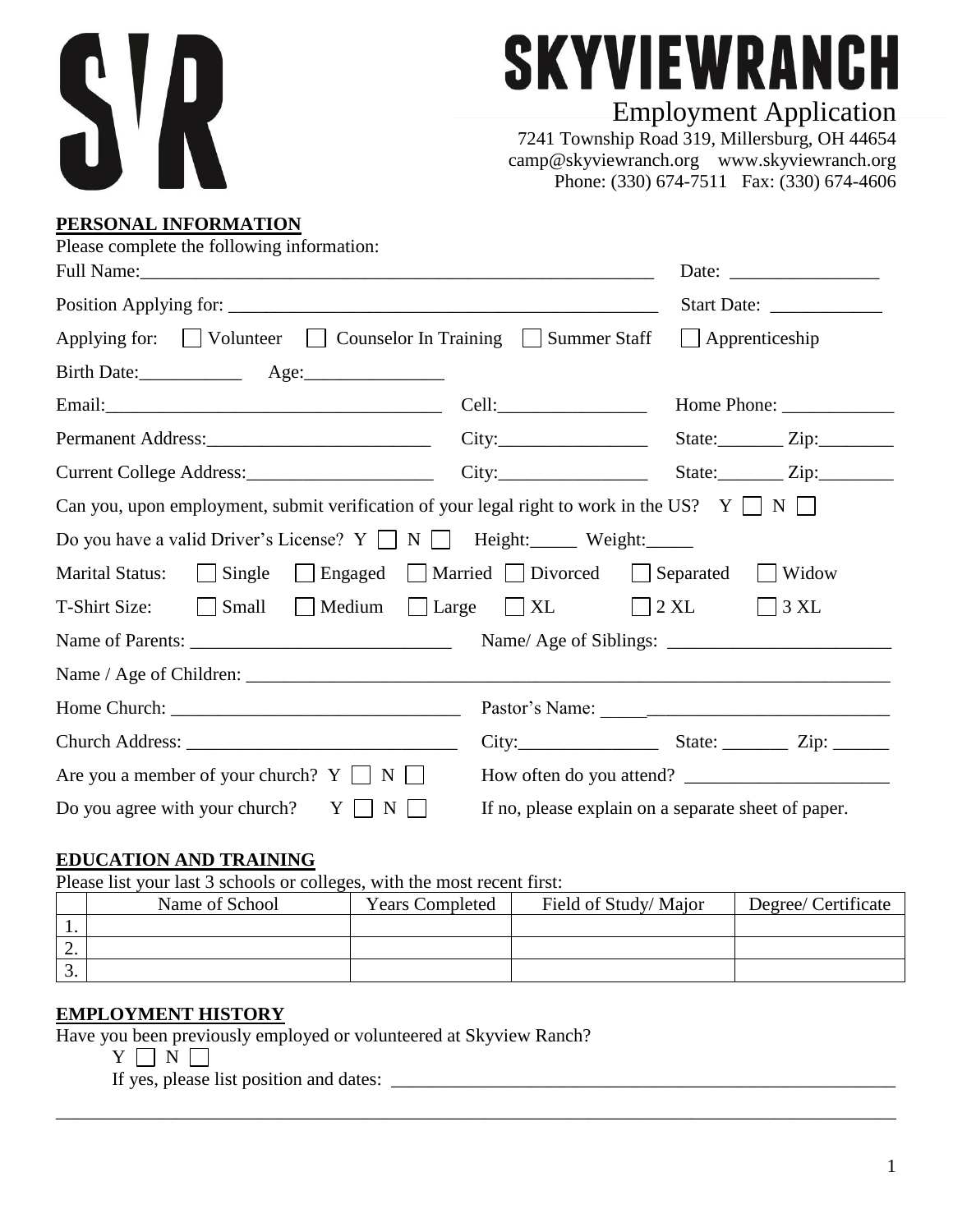*Current Employer*: Company Name: \_\_\_\_\_\_\_\_\_\_\_\_\_\_\_\_\_\_\_ Dates Employed: \_\_\_\_\_\_\_\_\_\_\_\_\_\_\_\_\_\_\_\_\_\_\_ Company Phone: \_\_\_\_\_\_\_\_\_\_\_\_\_\_\_\_\_\_\_\_ Supervisor Name:\_\_\_\_\_\_\_\_\_\_\_\_\_\_ Job Title:\_\_\_\_\_\_\_\_\_\_\_\_\_\_\_\_\_\_\_\_\_ Reason for Leaving:\_\_\_\_\_\_\_\_\_\_\_\_ Address: City: City: State: Zip: *Most Recent Former Employer*:

| Company Name:    | Dates Employed: | Company Phone:         |
|------------------|-----------------|------------------------|
| Supervisor Name: | Job Title:      | Reason for Leaving:    |
| Address:         | City:           | State:<br>$\angle$ in: |

# **REFERENCES**

Please list 4 personal (not related) references who have knowledge of your character, experience and abilities.

|     | Name | How does this person know you? | <b>Phone Number</b> |
|-----|------|--------------------------------|---------------------|
| . . |      |                                |                     |
| ٠.  |      |                                |                     |
| . ب |      |                                |                     |
| 4.  |      |                                |                     |

*NOTE: It is your responsibility to give reference forms and addressed/ stamped envelopes to your references listed above. Your application is not complete and will not be processed until all reference forms have been received. Please include a Pastoral and an Employer Reference.*

# **OTHER INFORMATION**

1. Profile your character using three positive and three negative adjectives:

| Positive:                                                                                                           |                      |                        |          |          |
|---------------------------------------------------------------------------------------------------------------------|----------------------|------------------------|----------|----------|
| Negative:                                                                                                           |                      |                        |          |          |
| 2. Your relationship with your father is/was:                                                                       | $\vert$ Cold         | $\vert$ $\vert$ Casual | $ $ Warm | Terrific |
| 3. Your relationship with your mother is/was:                                                                       | $\vert$ $\vert$ Cold | $\vert$ Casual         | $ $ Warm | Terrific |
| 4. Do you have any previous or existing medical or psychological conditions?<br>N<br>If yes, please specify: $\_\_$ |                      |                        |          |          |

\_\_\_\_\_\_\_\_\_\_\_\_\_\_\_\_\_\_\_\_\_\_\_\_\_\_\_\_\_\_\_\_\_\_\_\_\_\_\_\_\_\_\_\_\_\_\_\_\_\_\_\_\_\_\_\_\_\_\_\_\_\_\_\_\_\_\_\_\_\_\_\_\_\_\_\_\_\_\_\_\_\_\_\_\_\_\_\_\_\_

\_\_\_\_\_\_\_\_\_\_\_\_\_\_\_\_\_\_\_\_\_\_\_\_\_\_\_\_\_\_\_\_\_\_\_\_\_\_\_\_\_\_\_\_\_\_\_\_\_\_\_\_\_\_\_\_\_\_\_\_\_\_\_\_\_\_\_\_\_\_\_\_\_\_\_\_\_\_\_\_\_\_\_\_\_\_\_\_\_\_

\_\_\_\_\_\_\_\_\_\_\_\_\_\_\_\_\_\_\_\_\_\_\_\_\_\_\_\_\_\_\_\_\_\_\_\_\_\_\_\_\_\_\_\_\_\_\_\_\_\_\_\_\_\_\_\_\_\_\_\_\_\_\_\_\_\_\_\_\_\_\_\_\_\_\_\_\_\_\_\_\_\_\_\_\_\_\_\_\_\_

5. When under pressure, you normally react by: (Please provide specific example)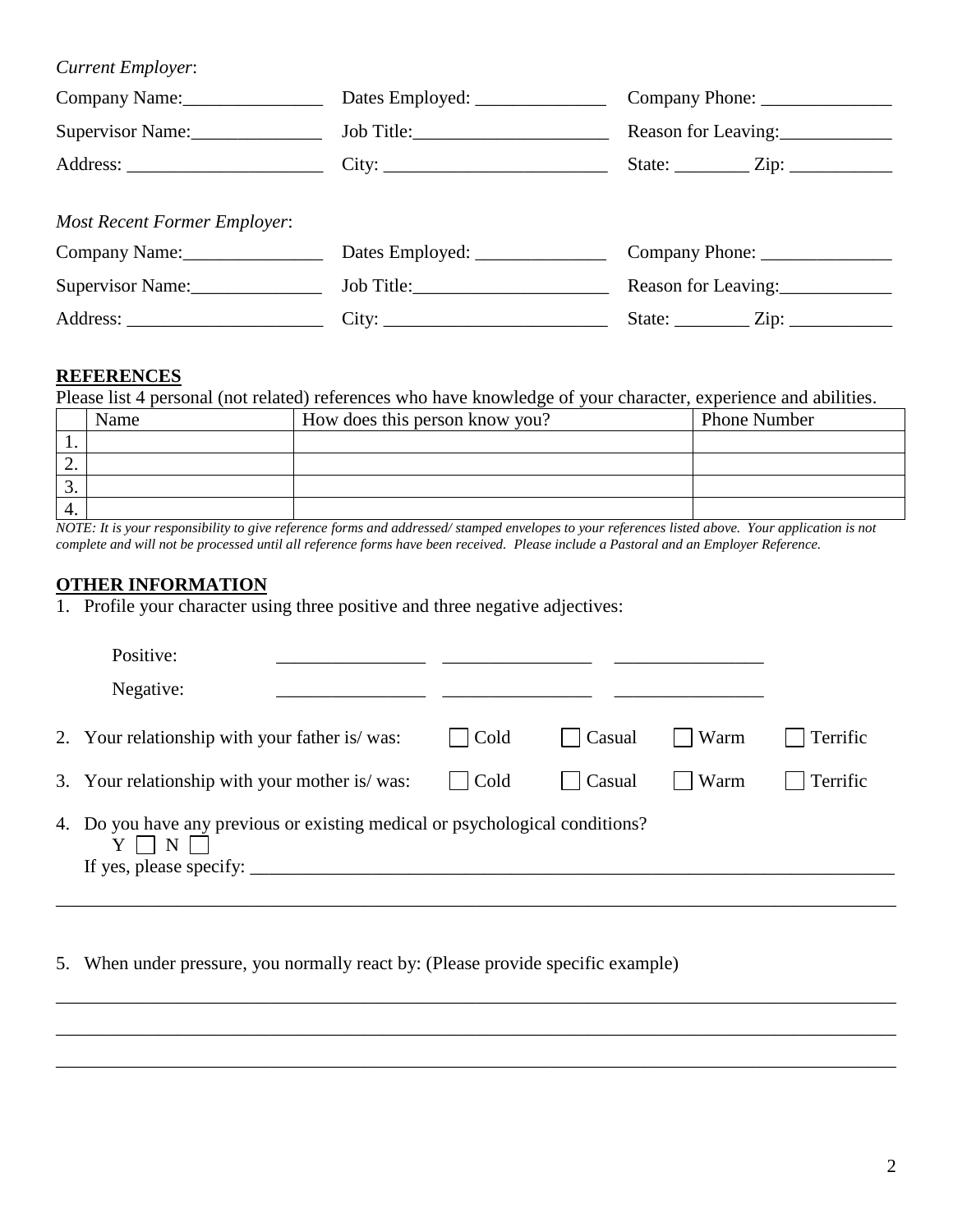| 7. Do you believe the Bible teaches:<br>One true, triune God?<br>Y<br>The inerrancy of Scripture?<br>Y<br>N<br>The urgency for all to be saved?<br>Y<br>N<br>The command for all believers to be baptized?<br>Y<br>N<br>The importance of local church membership?<br>Y<br>N<br>The six-day creation of the world by God?<br>Y<br>N<br>The virgin birth of Christ?<br>Y<br>N<br>The eternal security of the believer?<br>Y<br>N<br>Premillennial return of Christ?<br>Y<br>N<br>Speaking of tongues today?<br>Y<br>N<br>That marriage is only between one man and one woman?<br>Y<br>N<br>Abstinence before marriage?<br>Y<br>N |
|---------------------------------------------------------------------------------------------------------------------------------------------------------------------------------------------------------------------------------------------------------------------------------------------------------------------------------------------------------------------------------------------------------------------------------------------------------------------------------------------------------------------------------------------------------------------------------------------------------------------------------|
| 8. Have you ever used any other name(s) which is (are) necessary for us to know to enable us to verify your<br>employment and educational record?<br>$\Box$ N $\Box$<br>Y                                                                                                                                                                                                                                                                                                                                                                                                                                                       |
| 9. Do you feel there are any hindrances that keep you from meeting the expectations of the position you are<br>applying for?<br>$Y \mid \mid N \mid$                                                                                                                                                                                                                                                                                                                                                                                                                                                                            |
| 10. Please indicate any special training or certifications you hold:<br><b>Water Safety</b><br><b>Rifles</b><br>Computers<br>High Ropes/ Adventure Program<br><b>First Aid</b><br>Lifeguard<br>Horsemanship<br>Archery<br><b>CPR</b><br>Maintenance<br>Other<br>11. Please describe any other skills that may have a bearing on the position(s) for which you are applying.                                                                                                                                                                                                                                                     |
|                                                                                                                                                                                                                                                                                                                                                                                                                                                                                                                                                                                                                                 |
| 12. Please list and describe your two greatest weaknesses.                                                                                                                                                                                                                                                                                                                                                                                                                                                                                                                                                                      |
| 13. Have you ever been convicted of a crime?<br>${\bf N}$<br>Y                                                                                                                                                                                                                                                                                                                                                                                                                                                                                                                                                                  |

\_\_\_\_\_\_\_\_\_\_\_\_\_\_\_\_\_\_\_\_\_\_\_\_\_\_\_\_\_\_\_\_\_\_\_\_\_\_\_\_\_\_\_\_\_\_\_\_\_\_\_\_\_\_\_\_\_\_\_\_\_\_\_\_\_\_\_\_\_\_\_\_\_\_\_\_\_\_\_\_\_\_\_\_\_\_\_\_\_\_

 $\Box$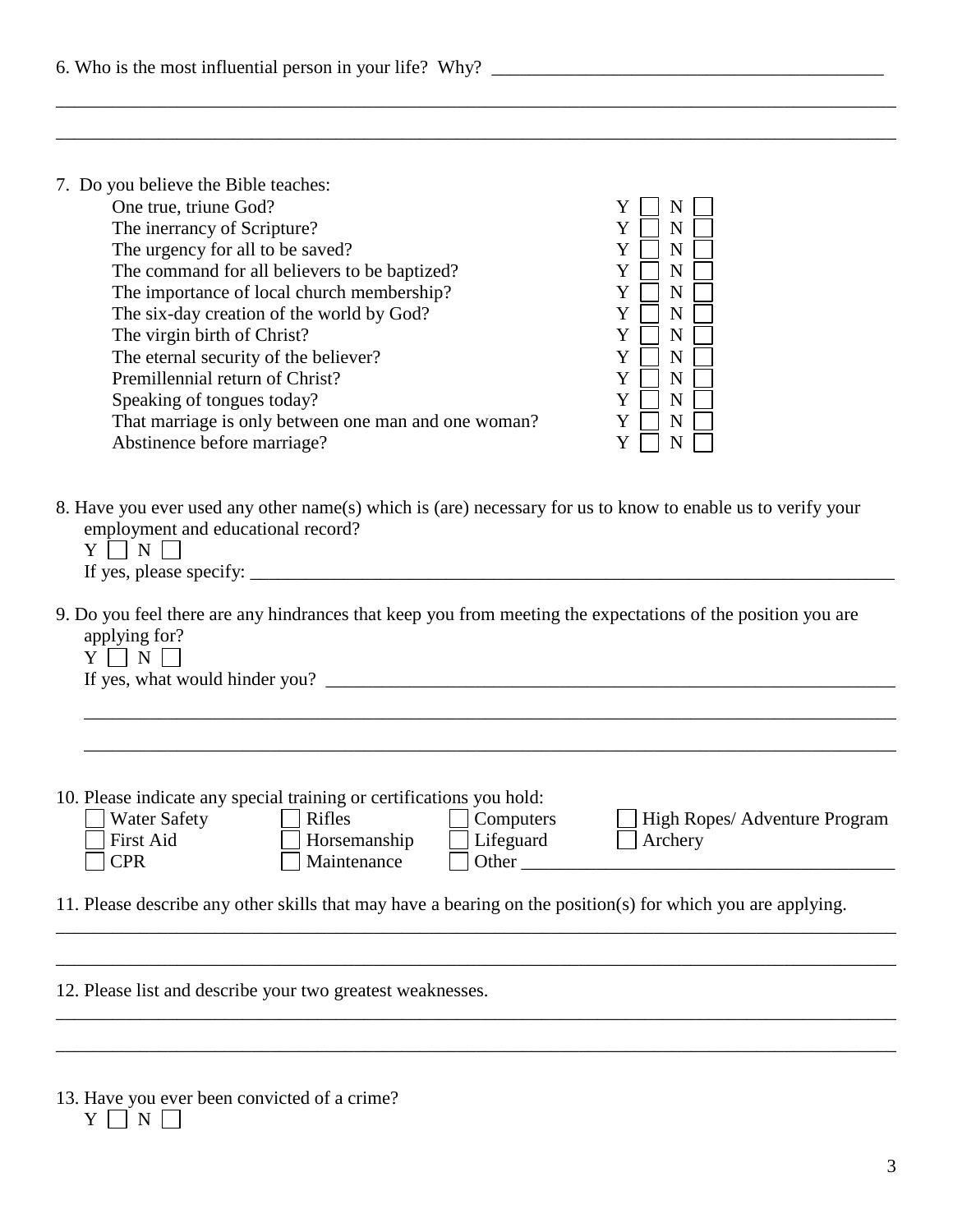14. Please briefly describe your testimony of Salvation, current Christian growth and Christian service.

15. When was the last time you spoke with someone about Christ? Please give details about the conversation.

16. Please explain your plan to grow spiritually.

17. Are there any areas in your life, by Biblical standards, which could be considered out of balance?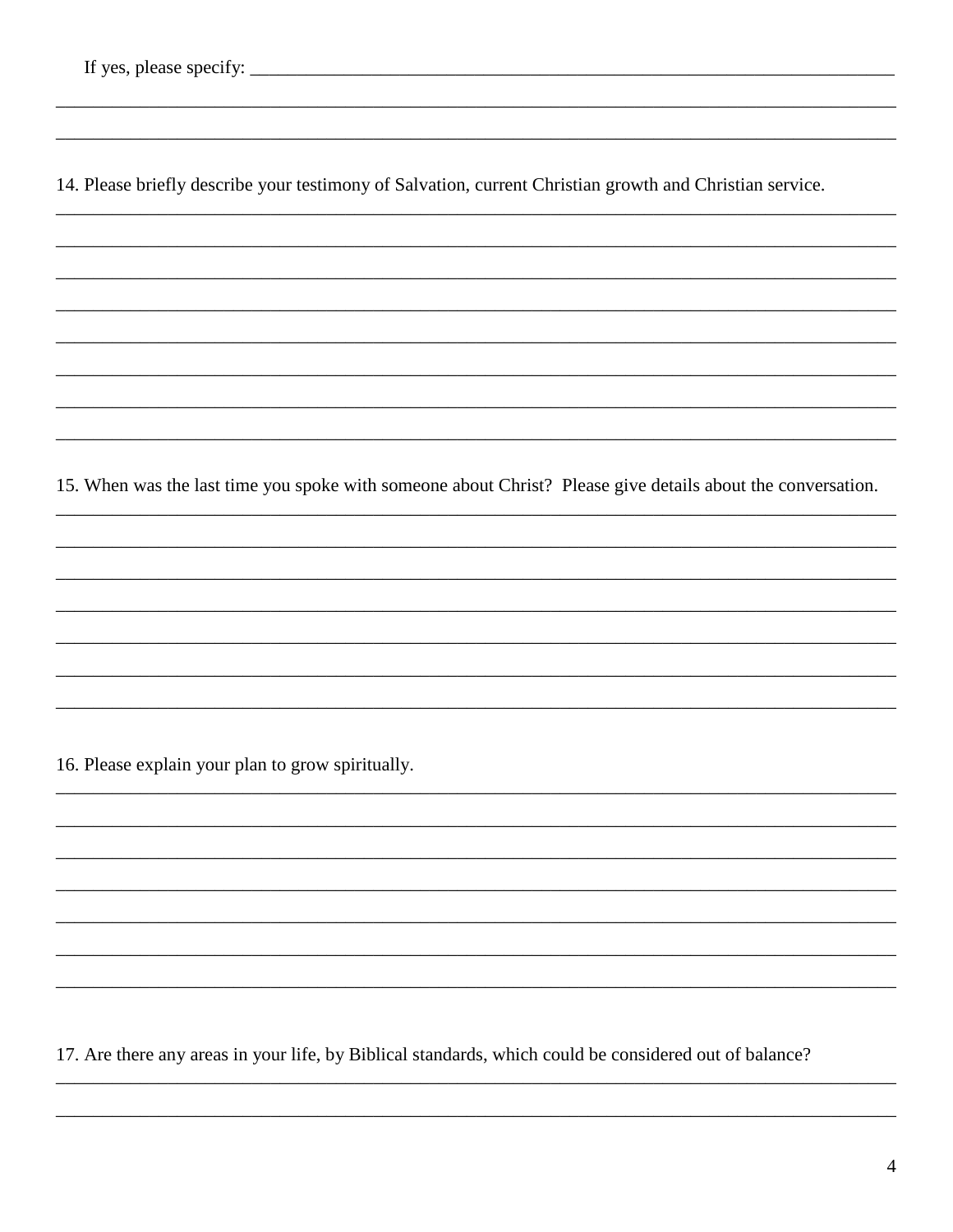19. What do you expect to give and receive from your experience as a staff/volunteer at Skyview Ranch?

20. How would working at Skyview Ranch help prepare you for your personal or vocational plans?

21. What positive contributions can you make at Skyview Ranch?

22. What are your current church/ministry activities?

23. What are your interests and hobbies?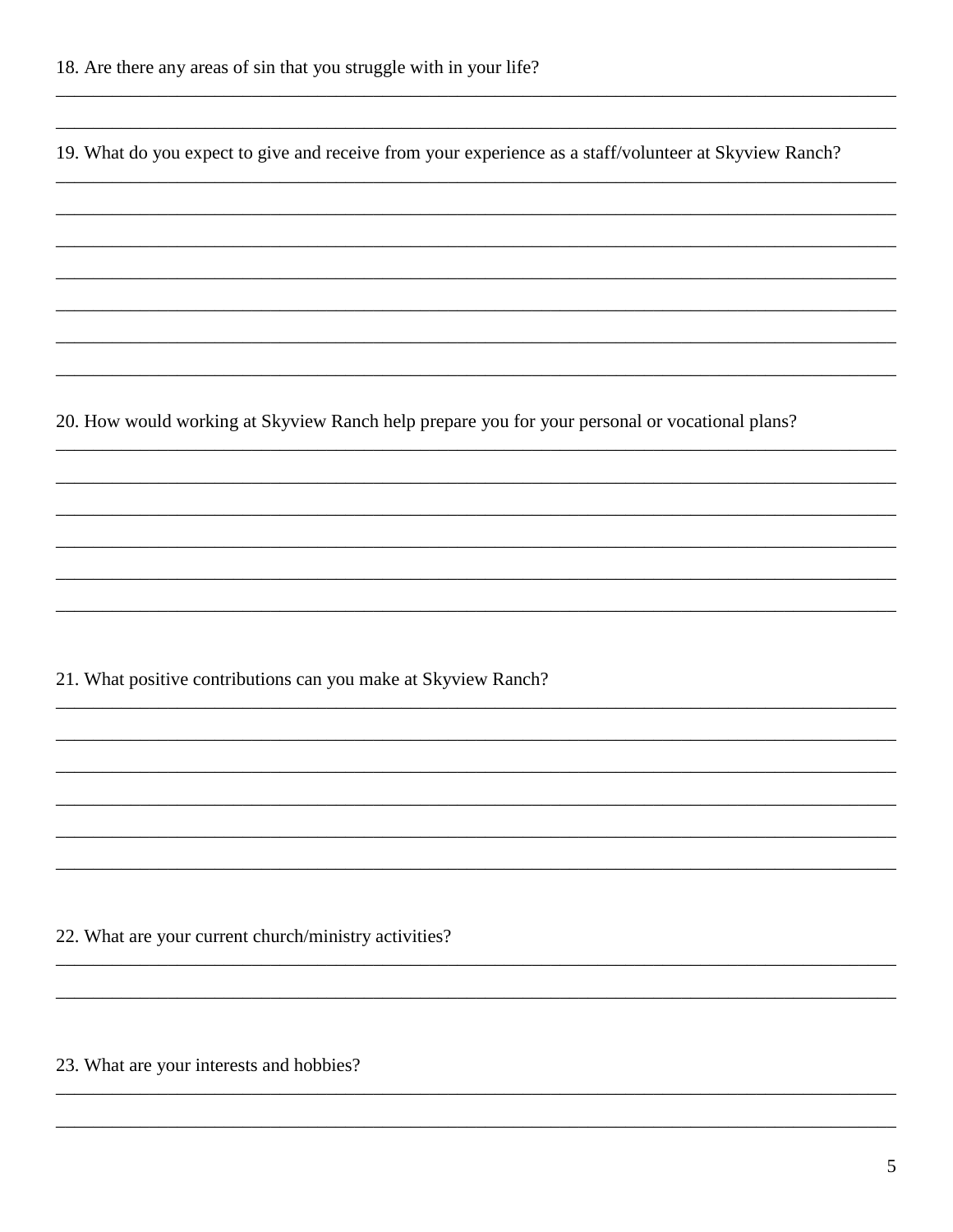24. If applying for a summer position, are you available for the entire summer (Memorial Day-first week of August)?  $Y \sqcap N \sqcap$ If no, please give specific dates & reason:

25. If applying for the apprenticeship program, are you available for the entire Apprenticeship Year (Memorial Day-April)?  $Y \mid \mid N \mid \mid$ If no, please give specific dates  $\&$  reason:

\_\_\_\_\_\_\_\_\_\_\_\_\_\_\_\_\_\_\_\_\_\_\_\_\_\_\_\_\_\_\_\_\_\_\_\_\_\_\_\_\_\_\_\_\_\_\_\_\_\_\_\_\_\_\_\_\_\_\_\_\_\_\_\_\_\_\_\_\_\_\_\_\_\_\_\_\_\_\_\_\_\_\_\_\_\_\_\_\_\_

\_\_\_\_\_\_\_\_\_\_\_\_\_\_\_\_\_\_\_\_\_\_\_\_\_\_\_\_\_\_\_\_\_\_\_\_\_\_\_\_\_\_\_\_\_\_\_\_\_\_\_\_\_\_\_\_\_\_\_\_\_\_\_\_\_\_\_\_\_\_\_\_\_\_\_\_\_\_\_\_\_\_\_\_\_\_\_\_\_\_

26. Apprenticeship applicants only: Please complete attached addendum.

#### **APPLICANT CERTIFICATION** PLEASE READ CARFULLY AND SIGN

I warrant that the facts set forth above are true and complete. I understand that if I am employed, falsification of this application (including falsification by omission or supplying misleading information) may result in dismissal regardless of when such falsification is discovered.

I authorize Skyview Ranch to investigate all information contained in this application. I authorize the prior employers to give Skyview Ranch any and all information concerning my previous employment and any pertinent information that they may have and release all parties from any and all liability for any damage or injury that may result from furnishing the same to Skyview Ranch.

I also authorize any educational institution that I have attended or am currently attending to give Skyview Ranch any and all information concerning my educational history and any pertinent information they may have and release all parties from any and all liability for any damage or injury that may result from furnishing the same to Skyview Ranch.

| $\sim$ $\cdot$<br>- |  |
|---------------------|--|
| ___                 |  |

I have read to completion, understand and agree to the doctrinal statement as put forth by Skyview Ranch. See www. skyviewranch.org/about/doctrinal-statement to read the Skyview Ranch doctrinal statement.

| $\sim$<br>$\sim$ $\sim$ $\sim$<br>ıat.<br>-<br>----<br>. |  |
|----------------------------------------------------------|--|
|----------------------------------------------------------|--|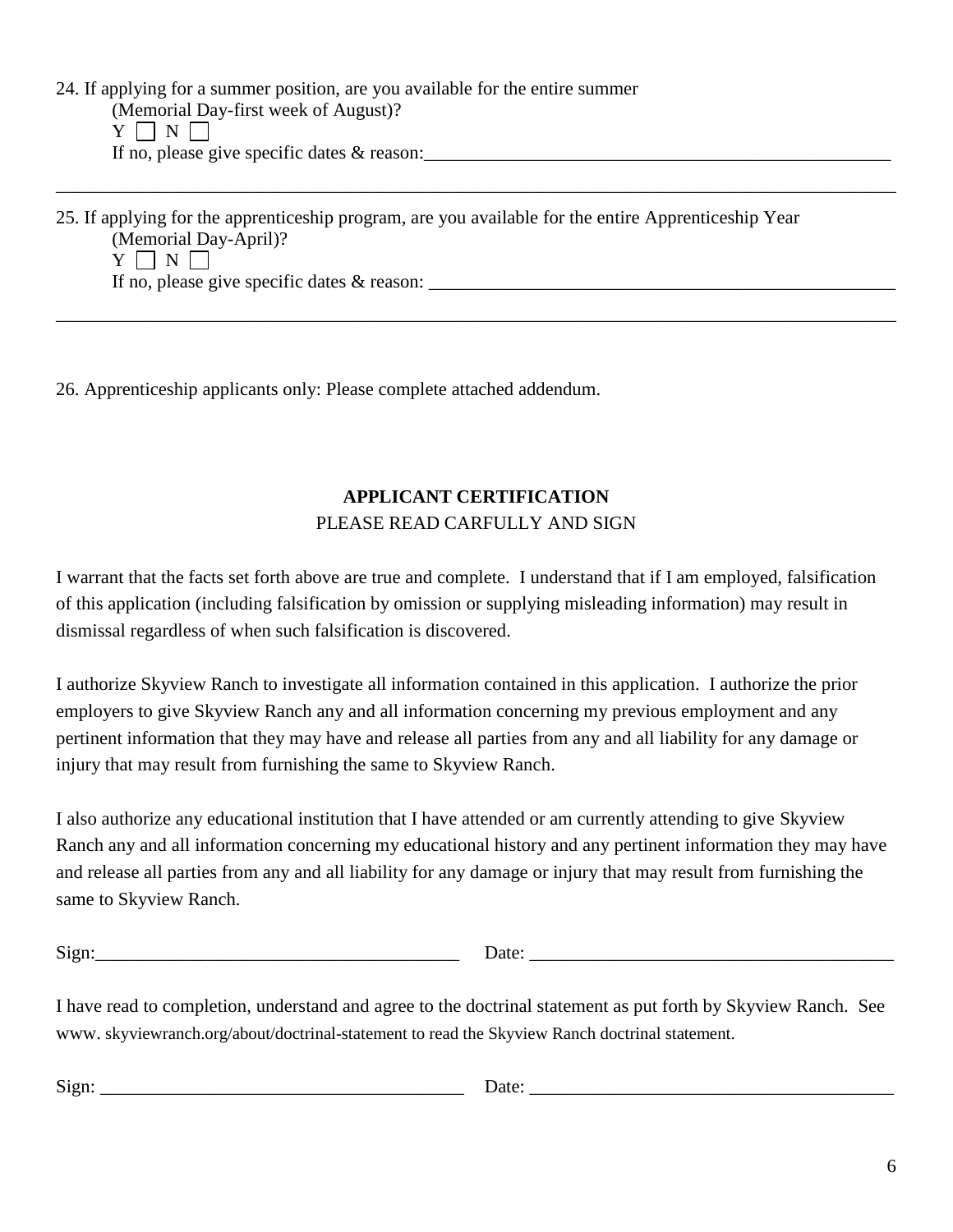If I am employed by Skyview Ranch, I agree to conform to the rules and policies of Skyview Ranch. I also understand and agree that while employed, my hours, working conditions, job assignment(s), and compensation rate(s) are subject to change by Skyview Ranch, except for my status as an at-will employee.

Date: 

#### APPRENTICESHIP ADDENDUM

Please complete the following questions. Apprenticeship Applicants only

1. What are your expectations about an Apprenticeship at Skyview Ranch?

2. The Apprenticeship Program is intense in that your life and schedule will be imposed upon by the needs of our guests. Explain your commitment level to the Apprenticeship Program.